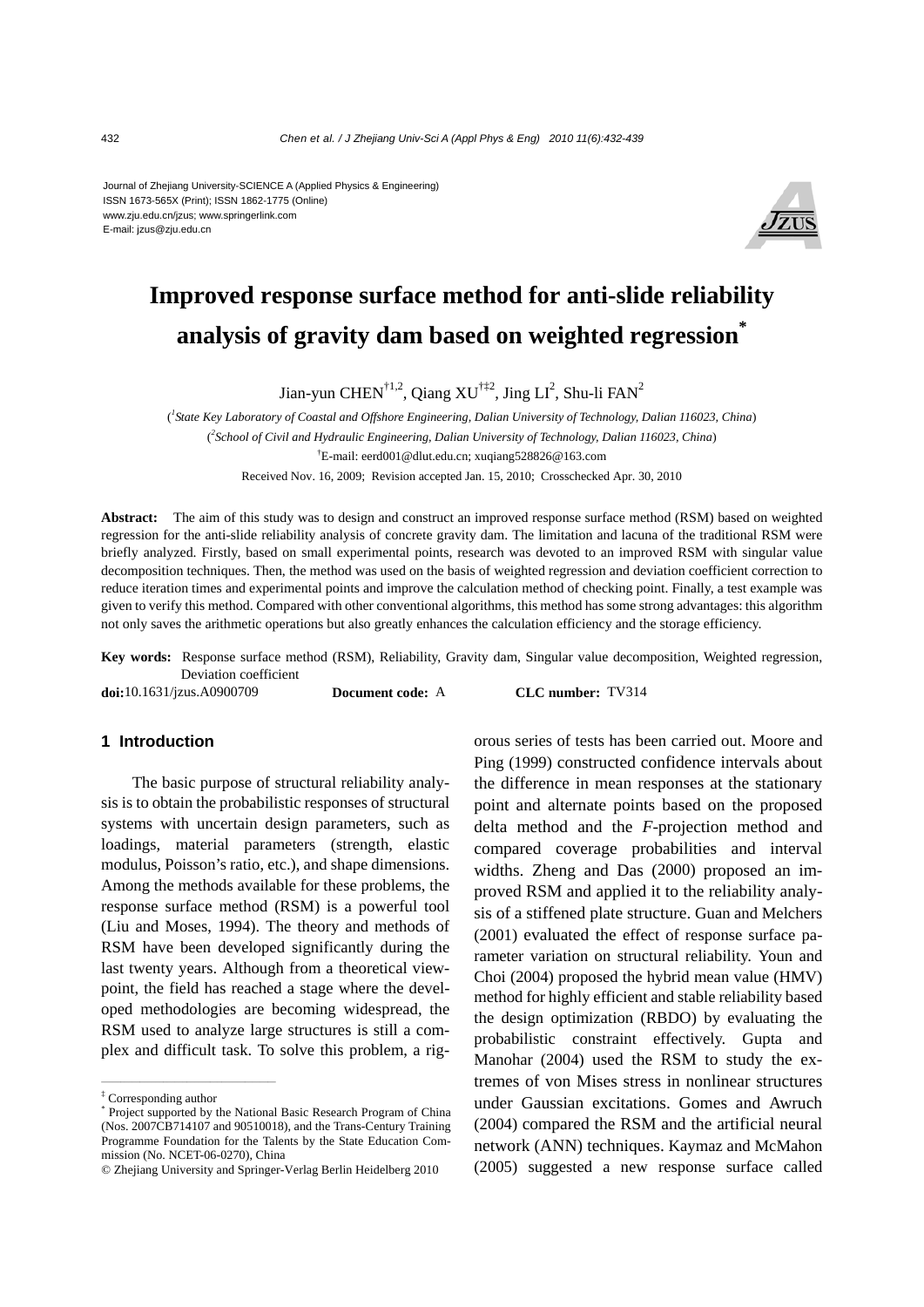ADAPRES, in which a weighted regression method was applied in place of normal regression. Wong *et al.*  (2005) proposed an adaptive design approach to overcome the problem that the solution of the reliability analysis initially diverged when the loading was applied in sequence in the non-linear finite element (NLFE) analysis, and made several suggestions to improve the robustness of RSM. Jiang *et al.* (2006)improved the method to fit the indeterminate coefficients of response surface. Jin and Yuan (2007) presented an RSM based on the least-squares support vector machines (LS-SLM) aiming at the reliability analysis problems with implicit performance function. Chebbah (2007) dealt with the optimization of tube hydro forming parameters to reduce defects which might occur at the end of forming process such as necking and wrinkling by the RSM. Cheng *et al.*  (2008) presented a new ANN based the RSM in conjunction with the uniform design method for predicting failure probability of structures. Gavin and Yau (2008) used the higher order polynomials to approximate the true limit state more accurately in contrast to recently proposed algorithms which focused on the positions of sample points to improve the accuracy of the stochastic response surface method (SRSM). Zou *et al.* (2008) presented an accurate and efficient Monte Carlo simulation method for limit-state-based reliability analysis at both component and system levels, using a response surface approximation of the failure indicator function. Nguyen *et al.* (2009) proposed an adaptive construction of the numerical design, in which the response surface was fitted by the weighted regression technique, which allowed the fitting points to be weighted according to their distance from the true failure surface and their distance from the estimated design point. To date, however, most reliability methods, such as the first-order reliability method (FORM) (Hong *et al*., 1999), the second-order reliability method (SORM) (Koyluoglu and Nielsen, 1994; Der Kiureghian and Dakessian, 1998), the weighted regression method (WRM) (Qiu and Orazem, 2004; Triantafyllopoulos, 2006), and the space reduced weighted regression method (SRWRM) (Zhao and Lu, 2006), cannot be used to analyze large structures. These traditional reliability methods have two aspects of deficiencies. On one hand, limited state function is usually implicit when we use a finite element method

(FEM) to analyze structure. It leads to difficulty in obtaining implicit limited state function's partial derivatives for basic random variables. On the other hand, to overcome the above defects, some reliability methods use polynomial response surface function to fit implicit limited state function, but the number of basic random variables is very large when we analyze large structures. And these reliability methods need more experimental points to confirm the indeterminate coefficients of these basic random variables. It follows that, during the process, the calculation efficiency and the storage efficiency of these methods are very low. Even in some large structures, it is impossible to obtain enough experimental points. Therefore, most of reliability methods can be used only to analyze small structures.

In this paper, we established an improved RSM based on the weighted regression from the aspects of the regression of sample points, the selection of experimental points, the determined method of weight matrix, and the calculation method of checking point. And we demonstrated that the improved RSM can be used to analyze large structures. Then we used this method to analyze the anti-slide reliability of a concrete gravity dam. Finally, we gave a test example to verify and analyze the convergence and stability of the proposed method.

## **2 Establishment of the improved response surface method based on weighted regression**

In this section, we improve the RSM based on weighted regression and make this method applicable in large structures such as gravity dams. The algorithm is shown to have good convergence and stability and greatly enhances calculation efficiency and the storage efficiency compared with other conventional algorithms.

## **2.1 Establishment of the response surface function**

Using a second-order polynomial response surface function  $\tilde{y}(x)$  to fit the implicit limited state function  $g(x)$ , we have

$$
\tilde{y}(\boldsymbol{x}) = b_0 + \sum_{j=1}^{n} b_j x_j + \sum_{j=1}^{n} c_j x_j^2, \qquad (1)
$$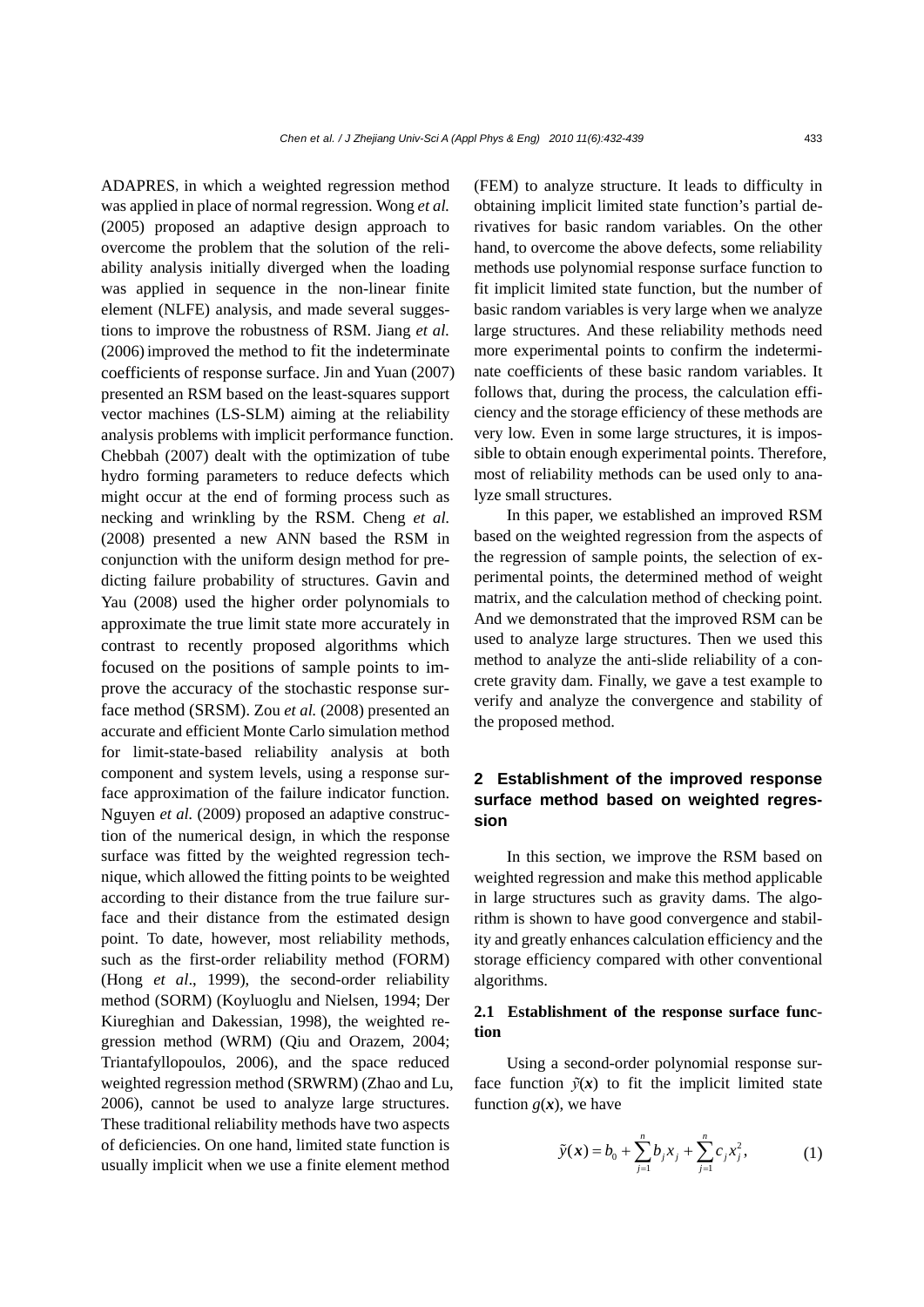where  $x_i$  and  $n$  are basic random variables (in this study, the basic random variables are random elastic modulus of elements of gravity dam model) and the number of basic random variables, respectively;  $b_0$ ,  $b_i$ , and *cj* are indeterminate coefficients.

However, the number of basic random variables is very large when we analyze large structures. It is impossible to obtain the indeterminate coefficients by the traditional RSM because we can obtain only *m* sample points, which cannot reach the number of  $2n+1$  to fit the second-order polynomial response surface function  $\tilde{y}(x)$ . Thus, we try to use the secondorder polynomial response surface function  $\tilde{y}(x)$  to best approximate the implicit limited state function  $g(x)$  by *m* sample points.

We select *m* ( $m < 2n+1$ ) experimental points  $x_i$  $(i=1, 2, ..., m)$ , and calculate the implicit limit state function value  $g(x_i)$  which corresponds to the experimental points  $\boldsymbol{x}_i = [x_{i1}, x_{i2}, \dots, x_{in}]^\text{T}$ , and then obtain the sample vector  $y=[g(x_1), g(x_2), ..., g(x_m)]^T$ .

Set  $\boldsymbol{b} = [b_0, b_1, ..., b_n, c_1, c_2, ..., c_n]^T$  as the solution vector which is to be determined, and use *m* experimental points  $x_i$  to compose the experimental matrix *A* as

$$
A = \begin{bmatrix} 1 & x_{11} & x_{12} & \cdots & x_{1n} & x_{11}^2 & x_{12}^2 & \cdots & x_{1n}^2 \\ 1 & x_{21} & x_{22} & \cdots & x_{2n} & x_{21}^2 & x_{22}^2 & \cdots & x_{2n}^2 \\ \vdots & \vdots & \vdots & \vdots & \vdots & \vdots & \vdots & \vdots \\ 1 & x_{m1} & x_{m2} & \cdots & x_{mn} & x_{m1}^2 & x_{m2}^2 & \cdots & x_{mn}^2 \end{bmatrix}
$$
(2)

By singular value decomposition of the experimental matrix *A*, we have

$$
A = U \begin{bmatrix} \Sigma & 0 \\ 0 & 0 \end{bmatrix} V^{T}, \qquad (3)
$$

where  $\Sigma$  is an  $m \times m$  diagonal matrix, and *U* and *V* are the *m*-order and  $(2n+1)$ -order unitary matrices, respectively.

The solution vector  $\boldsymbol{b}$  is given as

$$
\boldsymbol{b} = \boldsymbol{V} \begin{bmatrix} \boldsymbol{\Sigma}^{-1} & \boldsymbol{0} \\ \boldsymbol{0} & \boldsymbol{0} \end{bmatrix} \boldsymbol{U}^{\mathrm{T}} \boldsymbol{y}.
$$
 (4)

Set weight matrix  $M$  as an  $m \times m$  diagonal matrix which gives *m* experimental points  $x_i$  weight value.

$$
\boldsymbol{M} = \begin{bmatrix} w_1 & & & \\ & w_2 & & \\ & & \ddots & \\ & & & w_m \end{bmatrix} .
$$
 (5)

Rewrite the solution vector *b* as

$$
\boldsymbol{b} = \boldsymbol{V} \begin{bmatrix} (\boldsymbol{M}\boldsymbol{\Sigma})^{-1} & \boldsymbol{0} \\ \boldsymbol{0} & \boldsymbol{0} \end{bmatrix} [\boldsymbol{M}\boldsymbol{U}]^{\mathrm{T}} \boldsymbol{y}.
$$
 (6)

#### **2.2 Establishment of the weight matrix** *M*

The most important part of using the weighted regression is to determine suitable weight factors. We want to achieve two goals when using the secondorder polynomial response surface function  $\tilde{v}(x)$  to approximate the implicit limited state function  $g(x)$ . The first goal is to have the value of the implicit limited state function  $g(x)$  equal to zero. The second goal is to approximate the implicit limited state function  $g(x)$  around checking the point  $x_0$ . They are achieved in this study as follows.

Among the responses from the implicit limited state function corresponding to the design matrix, the best design is selected based on closeness to a zero value, which indicates that the experimental point is close to the limit state. Thus, to achieve the first goal, we establish the first optimization object function as

$$
g_{\text{best}}^1 = \min_{i=1}^m \left| g(x_i) \right|. \tag{7}
$$

Moreover, the center point  $x_1$  is close to the checking point  $x_0$  in the iteration process, which indicates that the experimental points closed to the center point  $x_1$  should obtain greater weight. Thus, to achieve the second goal, we establish the second optimization object function as

$$
g_{\text{best}}^2 = \max_{i=1}^m \left\| \bm{x}_i - \bm{x}_1 \right\|_2.
$$
 (8)

Then, through the advantages of the above two optimization object functions, we find the following expression to be suitable to obtain the weight for each experimental point: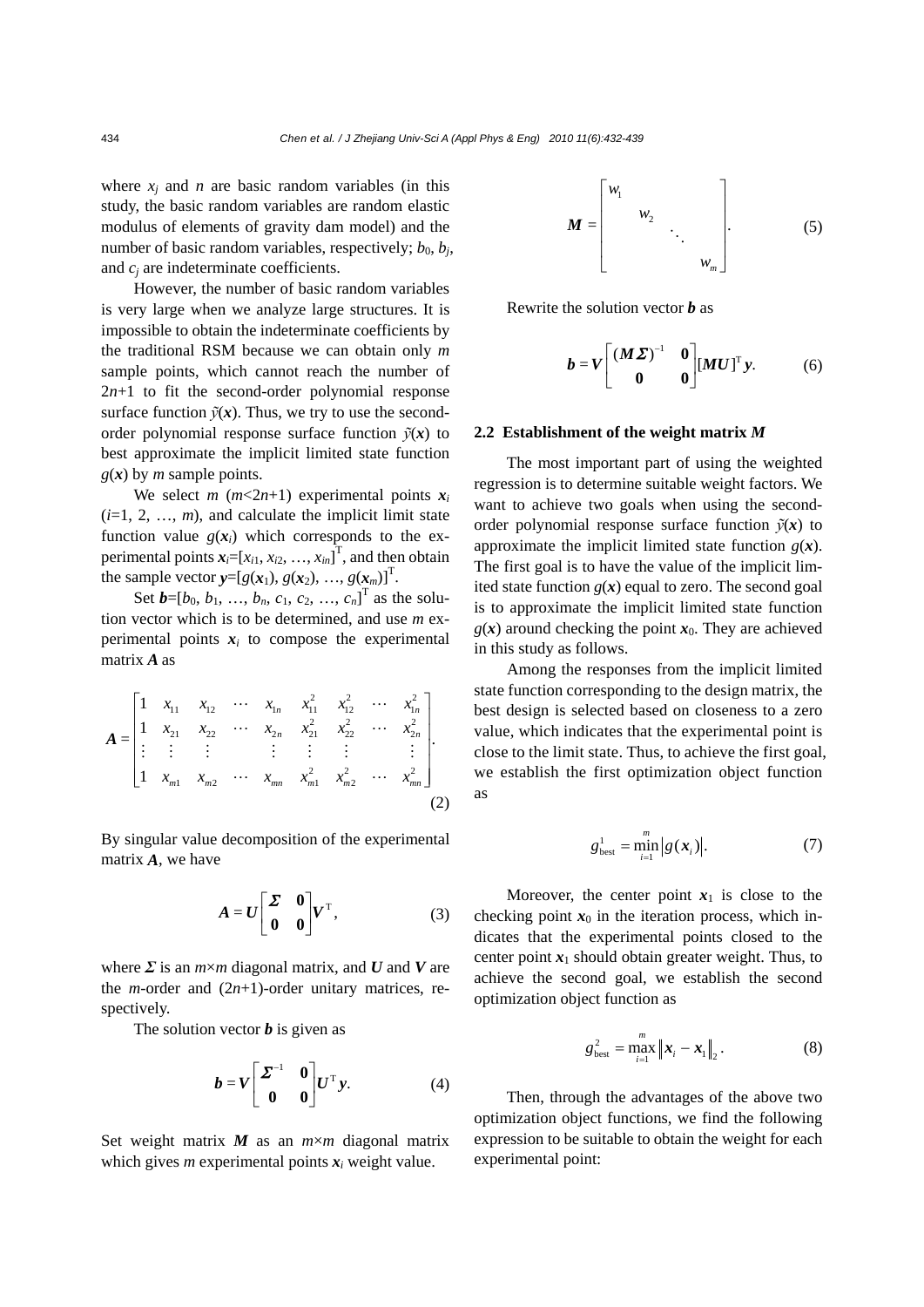$$
w_{i} = \alpha \frac{g_{\text{best}}^{1}}{|g(\bm{x}_{i})|} + \beta \frac{g_{\text{best}}^{2} - ||\bm{x}_{i} - \bm{x}_{1}||_{2}}{g_{\text{best}}^{2}}, \ \alpha + \beta = 1. \tag{9}
$$

Thus, we establish the weight matrix *M* as

$$
M = \text{diag}\{w_i\}.
$$
 (10)

## **2.3 Selection of** *m* **experimental points**  $x_i$  **in the initial iterative step**

In the initial iterative step, we select *m* experimental points  $x_i$  as

$$
\mathbf{x}_1^0 = [u_1, u_2, \cdots, u_n]^T, \tag{11}
$$

$$
\mathbf{x}_{i}^{0} = [u_{1} + r_{i1}\sigma_{1}, u_{2} + r_{i2}\sigma_{2}, \cdots, u_{j} + r_{ij}\sigma_{j}, \cdots, u_{n} + r_{in}\sigma_{n}]^{T},
$$
  
\n
$$
i = 2, 3, \cdots, m, \quad j = 1, 2, \cdots, n,
$$
 (12)

where  $u_i$  and  $\sigma_i$  are the expected value and mean square deviation of basic random variables  $x_i$ , respectively;  $r_{ii}$  is random number in the interval  $[-v, v]$ , where  $\nu$  is deviation factor.

### **2.4 Deviation factor adjusting**

Deviation factor has an influence on the convergence speed in the iterative procedure. Thus, to improve the convergence speed, we adjust the deviation factor in each iterative step as

$$
v^{k} = v^{k-1} \left\| \boldsymbol{x}_{1}^{k} - \boldsymbol{x}_{0}^{k} \right\|_{2} / \left\| \boldsymbol{x}_{1}^{k-1} - \boldsymbol{x}_{0}^{k-1} \right\|_{2}, \qquad (13)
$$

where *k* is the iterative step number.

#### **2.5 Calculation method of checking point**  $x_0$

Derivation calculus to the second-order polynomial response surface function  $\tilde{y}(x)$  is complex. Thus, we adopt an improved method based on the Lagrange multiplier rule as follows.

We can obtain the design checking point  $x_0$ through solving the constrained optimization problem Eq. (14) as

$$
\min \beta = f(\mathbf{x}_0)
$$
\n
$$
= \sqrt{\left(\frac{x_{01} - u_1}{\sigma_1}\right)^2 + \left(\frac{x_{02} - u_2}{\sigma_2}\right)^2 + \dots + \left(\frac{x_{0n} - u_n}{\sigma_n}\right)^2},
$$
 (14)\n
$$
\text{s.t.} \quad g(\mathbf{x}_0) = 0,
$$

where  $\beta$  is the reliability index.

Substituting Eq. (1) into the constrained optimization problem Eq. (14), the constrained optimization problem is rewrite as

$$
\min f(\mathbf{x}_0) = \left(\frac{x_{01} - u_1}{\sigma_1}\right)^2 + \left(\frac{x_{02} - u_2}{\sigma_2}\right)^2 + \dots + \left(\frac{x_{0n} - u_n}{\sigma_n}\right)^2,
$$
  
s.t. 
$$
\tilde{y}(\mathbf{x}_0) = b_0 + \sum_{j=1}^n b_j x_{0j} + \sum_{j=1}^n c_j x_{0j}^2 = 0.
$$
(15)

Based on the Lagrange multiplier rule, we can rewrite the constrained optimization problem Eq. (15) as

$$
\begin{cases}\nf_{x_{01}}(\boldsymbol{x}_0) + \lambda \overline{g}_{x_{01}}(\boldsymbol{x}_0) = 0, \\
\vdots \\
f_{x_{0n}}(\boldsymbol{x}_0) + \lambda \overline{g}_{x_{0n}}(\boldsymbol{x}_0) = 0, \\
\tilde{y}(\boldsymbol{x}_0) = 0.\n\end{cases}
$$
\n(16)

Unfolding Eq. (16) as

$$
\begin{bmatrix}\n2/\sigma_1 + 2c_1\lambda & & & & \\
2/\sigma_2 + 2c_2\lambda & & & \\
& \ddots & & \\
& & 2/\sigma_n + 2c_n\lambda\n\end{bmatrix}\n\begin{bmatrix}\nx_{01} \\
x_{02} \\
\vdots \\
x_{0n}\n\end{bmatrix}
$$
\n
$$
= \begin{bmatrix}\n-\lambda b_1 + 2\sigma_1 u_1 \\
-\lambda b_2 + 2\sigma_2 u_2 \\
\vdots \\
-\lambda b_n + 2\sigma_n u_n\n\end{bmatrix},
$$
\n
$$
\tilde{y}(x_0) = 0.
$$
\n(17)

Then solve Eq. (17), and we can obtain

$$
x_{0j} = \frac{1}{2/(\lambda \sigma_j) + 2c_j} \left( -b_j + \frac{2\sigma_j u_j}{\lambda} \right), \quad j = 1, 2, \cdots, n.
$$
\n(18)

From Eqs. (17) and (18), we find that the secondorder polynomial  $\tilde{y}(x_0)$  is the single-variable  $\lambda$  function. Thus, we have

$$
\tilde{y}(\boldsymbol{x}_0) = \tilde{y}(\lambda) = 0.
$$
 (19)

By the Binary Search, we can solve Eq. (19) as follows: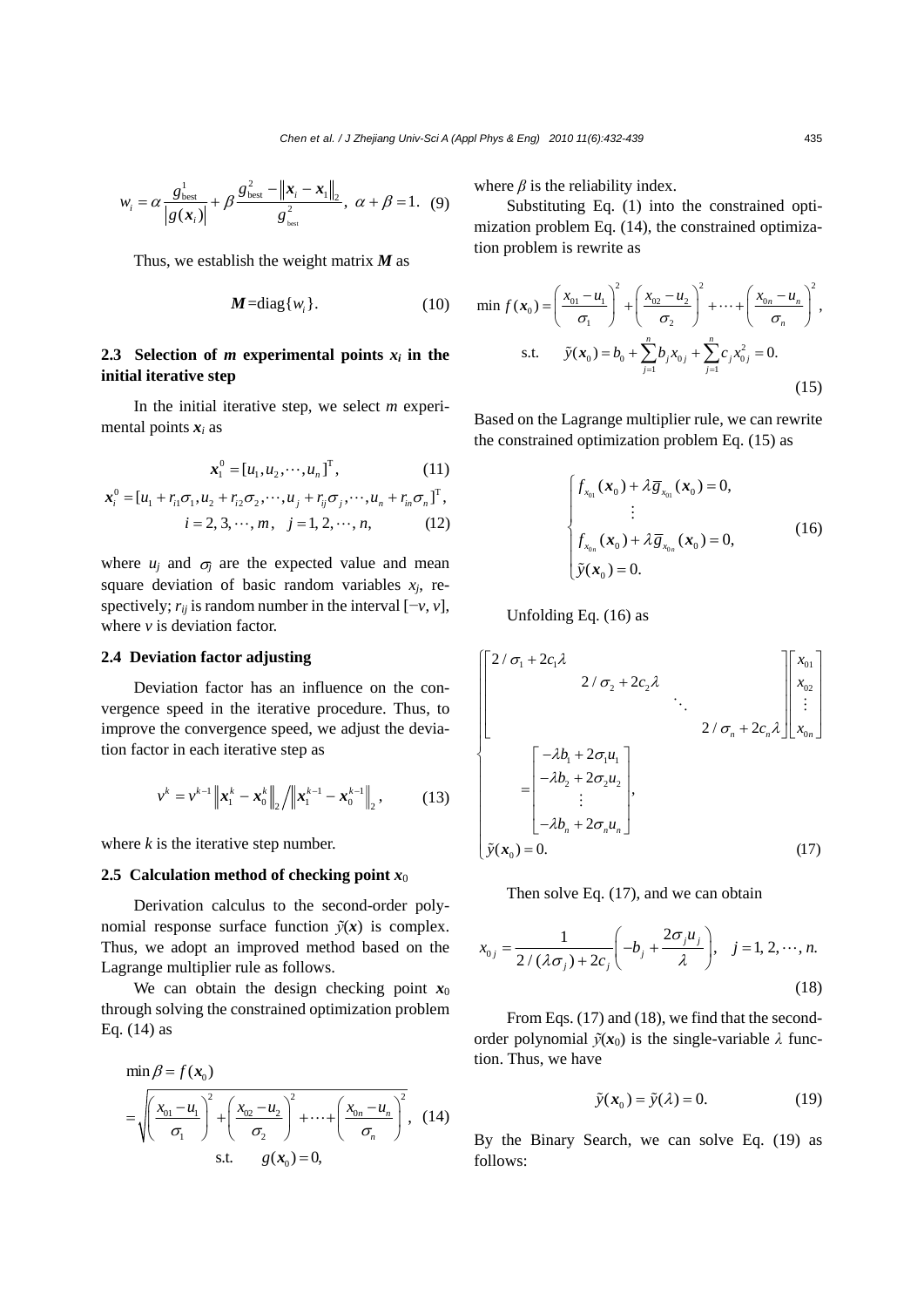Step 1: Taking two values  $\lambda_1$ ,  $\lambda_2$  to fit the conditions  $\tilde{y}(\lambda_1) \times \tilde{y}(\lambda_2) \le 0$ , and making  $\lambda = (\lambda_1 + \lambda_2)/2$ .

Step 2: When  $\tilde{y}(\lambda_1) \times \tilde{y}(\lambda) < 0$ , making  $\lambda_2 = \lambda$  and *λ*=(*λ*1+*λ*2)/2.

Step 3: When  $\tilde{y}(\lambda_2) \times \tilde{y}(\lambda) < 0$ , making  $\lambda_1 = \lambda$  and *λ*=(*λ*1+*λ*2)/2.

Through the above iterative process, we can obtain the value of the variable *λ*. Substituting *λ* into Eq. (18), we can obtain the value of the design checking point  $x_0$ .

## **2.6 Basic steps of the improved response surface method based on weighted regression**

The basic steps of the improved RSM based on weighted regression are as follows:

Step 1: In *k* iterative step, we obtain *m* experimental points  $x_i$  through Eqs. (11) and (12). We calculate the implicit limit state function value  $g(x_i)$ which corresponds to the experimental points  $\mathbf{x}_i = [x_i]$ ,  $x_{i2}$ , ...,  $x_{in}$ <sup>T</sup>, and then obtain the sample vector  $y=[g(x_1), g(x_2), ..., g(x_m)]^T$ . We obtain weight matrix *M* by Eqs. (7)–(10) and then get the solution vector *b*  by Eq. (6).

Step 2: We obtain checking point  $x_0^k$  by the improved method based on the Lagrange multiplier rule, and then we calculate center point  $x_i^{k+1}$  at the next iterative step as

$$
\mathbf{x}_{1}^{k+1} = \mathbf{x}_{1}^{k} + (\mathbf{x}_{0}^{k} - \mathbf{x}_{1}^{k}) \frac{g(\mathbf{x}_{0}^{k})}{g(\mathbf{x}_{0}^{k}) - g(\mathbf{x}_{1}^{k})}.
$$
 (20)

Step 3: We obtain deviation factor  $v^{k+1}$  by Eq. (13) and obtain *m* experimental points  $x_i$  through Eqs. (11) and (12). If the reliability index  $||\beta_k-\beta_{k-1}||\leq \epsilon$ , stop the iterative procedure. If the reliability index ||*βk*−*βk*−1||>*ε*, return to Step 1.

#### **2.7 Numerical example**

We provide a numerical example to verify and analyze the convergence and stability of this method.

Set the implicit limited state function  $g(x,y)$ = exp(0.2*x*+6.2)−exp(0.47*y*+5.0), where basic random variables *x* and *y* obey the standard normal distribution and  $\alpha=0.7$ ,  $\beta=0.3$ . We use two experimental points in this method compared with 3–5 experimental points used in other conventional algorithms. We obtain the comparison result when using the same

initial deviation factor  $v^0$  as shown in Table 1. We obtain the iterative process when initial deviation factor  $v^0 = 3$  as shown in Table 2.

| Table 1 Final results of the example |  |  |  |  |
|--------------------------------------|--|--|--|--|
|--------------------------------------|--|--|--|--|

| Method       | $v^0$ | k  | ß      | e(%)  |
|--------------|-------|----|--------|-------|
| <b>FORM</b>  |       |    | 2.3493 | 0.00  |
| <b>TLM</b>   | 2     | 4  | 2.0944 | 10.85 |
|              | 3     | 6  | 1.8421 | 21.59 |
|              | 10    | 60 | 0.3939 | 83.23 |
| <b>WRM</b>   | 2     | 4  | 2.3494 | 0.00  |
|              | 3     | 6  | 2.3508 | 0.06  |
|              | 10    | 8  | 2.4279 | 3.35  |
| <b>SRWRM</b> | 2     | 4  | 2.3496 | 0.01  |
|              | 3     | 6  | 2.3504 | 0.05  |
|              | 10    | 5  | 2.4270 | 3.31  |
| Proposed     | 2     | 4  | 2.3492 | 0.00  |
| method       | 3     | 6  | 2.3502 | 0.04  |
|              | 10    | 8  | 2.3557 | 0.27  |

FORM: first-order reliability method; TLM: traditional linear method; WRM: weighted regression method; SRWRM: space reduced weighted regression method;  $v^0$ : initial deviation factor;  $k$ : iterative step number; *β*: reliability index; *e*: relative error of reliability index

**Table 2 Iterative procedure of the example (initial deviation factor=3) in the proposed method** 

| , k             | k |        | e(%)     |
|-----------------|---|--------|----------|
| 1.8371E-01      | 1 | 2.9446 | 25.33946 |
| 3.3100E-02      | 2 | 2.3664 | 0.72788  |
| 1.8370E-03      | 3 | 2.3504 | 0.04682  |
| $2.5969E - 04$  | 4 | 2.3503 | 0.04257  |
| $2.6841E - 0.5$ | 5 | 2.3503 | 0.04257  |
| 8.2334E-06      | 6 | 2.3502 | 0.03831  |
| 8.2334E-06      | 7 | 2.3499 | 0.02554  |
| 8.2334E-06      | 8 | 2.3493 | 0.00000  |

*v*0 : initial deviation factor; *k*: iterative step number; *β*: reliability index; *e*: relative error of reliability index

## **3 Numerical analysis of the gravity dam model**

The gravity dam is 160 m high, the normal pool level (NPL) is 155 m deep, and the level of the back of the dam is 10 m deep. The elevations of upstream and downstream broken-line sloping surface relative to foundation plane are 80 m and 140 m, respectively. The concrete strength of the gravity dam is C20. The finite element model of the gravity dam is divided into 2432 elements. The model consisted of 8-node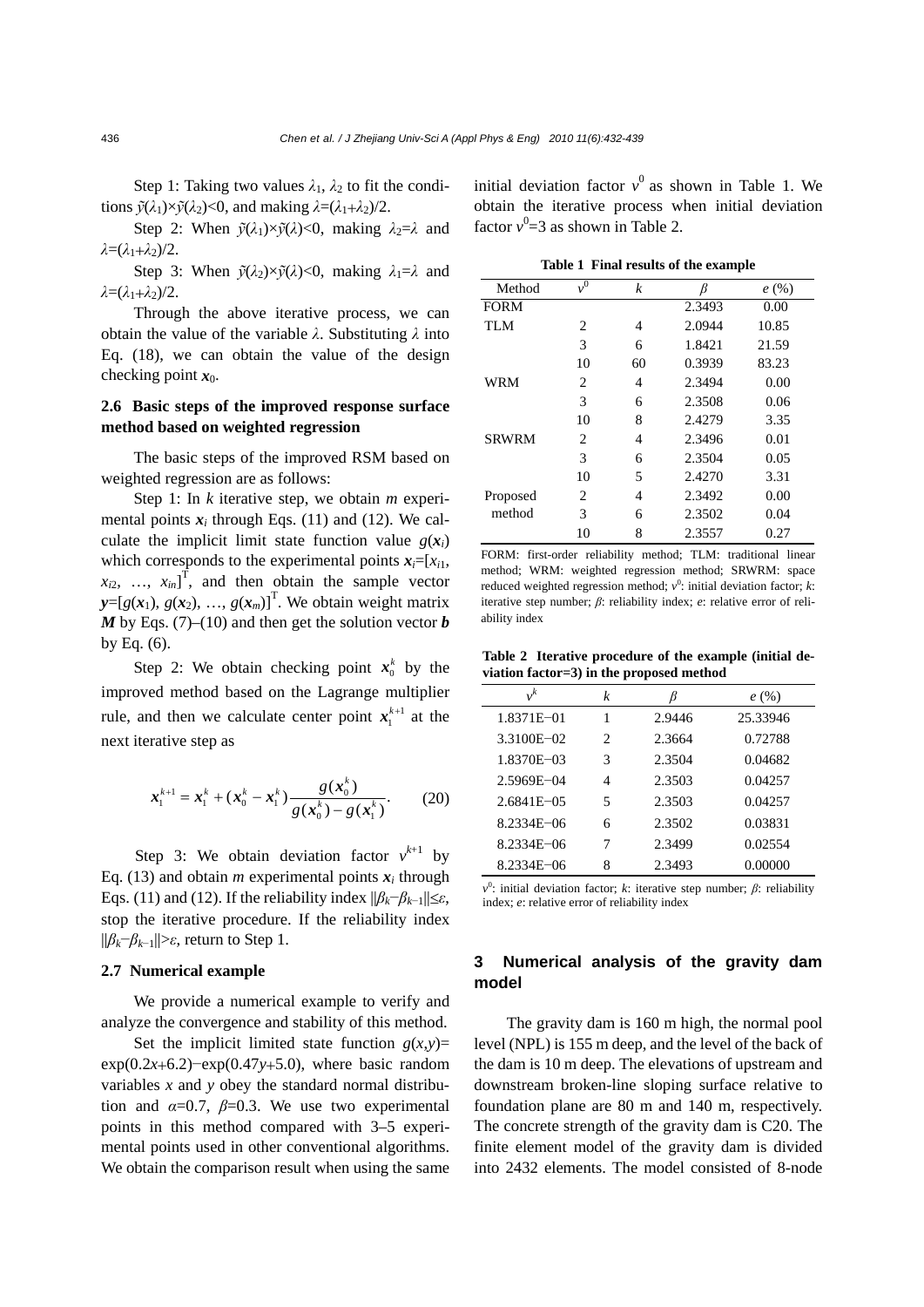iso-parametric plane elements for the dam and foundation. The density of the dam is  $2450 \text{ kg/m}^3$ , and the Poisson's ratio *λ*=0.18. The initial elastic modulus of dam *E*=3.50 GPa. The density of rock foundation is  $2700 \text{ kg/m}^3$ , and the Poisson's ratio is 0.25. The initial elastic modulus of rock foundation *E*=4.00 GPa, and the parameters  $\alpha=0.9$ ,  $\beta=0.1$ . The cohesion  $c=0.62$ MPa and the internal friction angle  $\varphi$ =0.80. Applied load includes gravity load, hydrostatic and uplift pressure, and seismic load whose peak acceleration is 0.35*g*.

The acceleration time course is shown in Fig. 1 and the dam model is shown in Fig. 2. The probability distributions of all random parameters of each element are shown in Table 3.



**Fig. 1 Time course of (a) vertical acceleration and (b)** 



**Fig. 2 Sub zone of materials in dam and its foundation** 

At time *t*, we can obtain the anti-slide limited state function of foundation plane  $h(x,t)$  as

$$
h(x,t) = \frac{\sum (c_i + \sigma_{Ni} \varphi_i) / (\tau_{Ni} L_i)}{\sum L_i} - 1,
$$
 (21)

where  $c_i$ ,  $\sigma_{Ni}$ ,  $\tau_{Ni}$ ,  $\varphi_{Ni}$ , and  $L_i$  are the cohesion, normal stress, shear stress, internal friction angle, and projection length of elements on the foundation plane, respectively.

The implicit limited state function  $g(x)$  is given as

$$
g(\mathbf{x}) = \min_{t=0}^{t_{\text{max}}} (h(\mathbf{x},t)).
$$
 (22)

We regard  $g(x)$  as the final implicit limited state function and use the proposed method to calculate the anti-slide reliability of the concrete gravity dam. In each iterative step of the proposed method, we use only 10 functions and use the proposed method to calculate the anti-slide reliability of the concrete gravity dam. In each iterative step of the proposed method, we use only 10 experimental points to approximate implicit limited state function  $g(x)$  while the traditional RSM needs 4865 experimental points. Thus, the proposed method saves a lot of storage space and can be applied in analyzing large structures such as gravity dams. The iterative procedure is shown in Table 4, and the deviation factor iterative procedure is shown in Fig. 3.



**Fig. 3 Deviation factor iterative procedure**

**Table 3 Probability distribution for elastic modulus of rock foundation and dam** 

| Elastic modulus | Probability distribution | Expected value (Pa) | Coefficient of variation |
|-----------------|--------------------------|---------------------|--------------------------|
| Rock foundation | Normal                   | $4.00E+10$          |                          |
| Dam             | Normal                   | $3.50E+10$          |                          |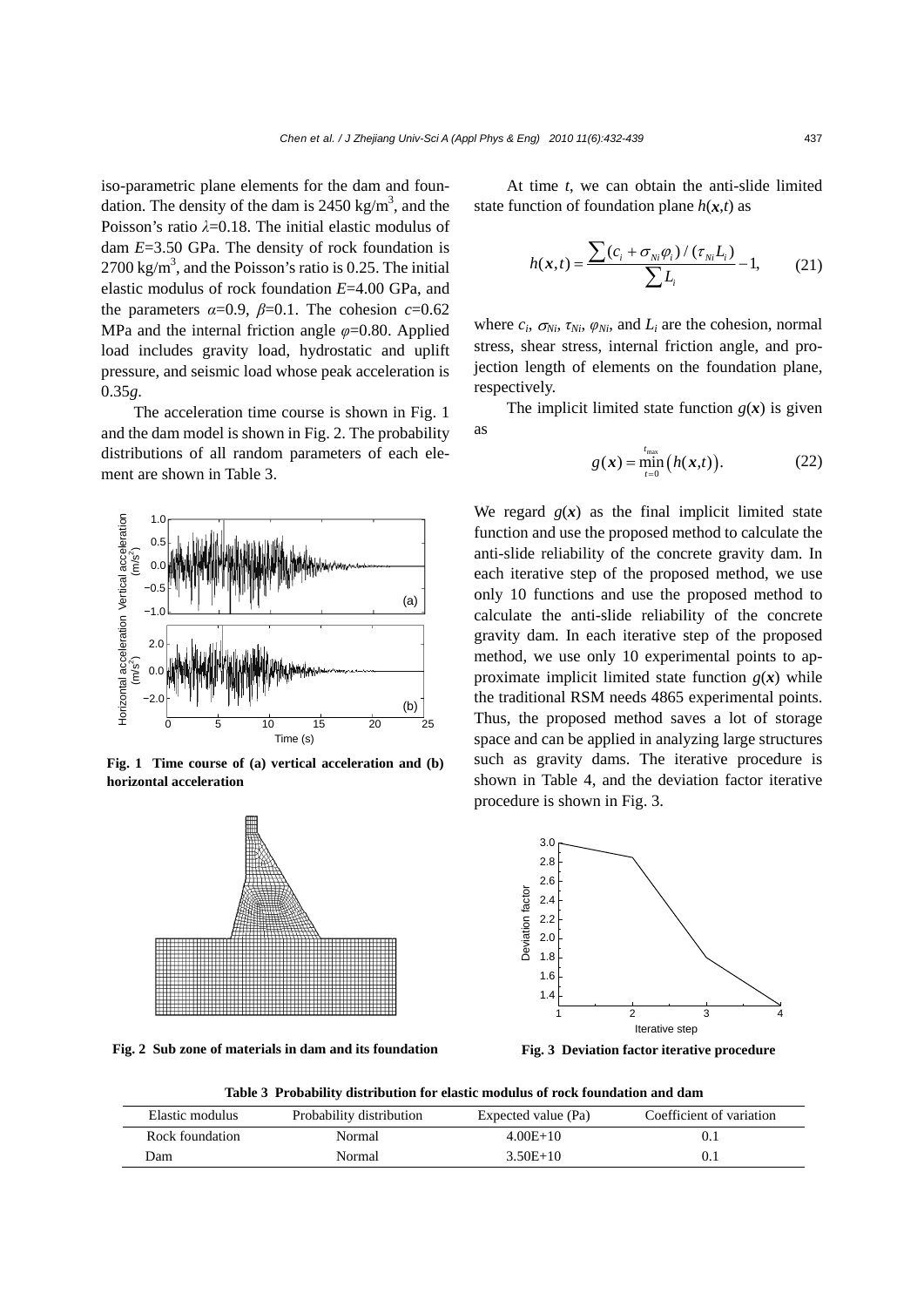| Table 4 Iteration process of dam anti-slide reliability |               |        |                            |  |
|---------------------------------------------------------|---------------|--------|----------------------------|--|
| $v^k$                                                   | k             |        | Anti-slide reliability (%) |  |
| 3.0000                                                  |               | 3.5172 | 99.98                      |  |
| 2.8500                                                  | $\mathcal{L}$ | 1.3350 | 90.91                      |  |
| 1.8028                                                  | 3             | 1.2005 | 88.50                      |  |
| 1.3041                                                  |               | 1.1506 | 87.50                      |  |

*v<sup>k</sup>*: deviation factor; *k*: iterative step number; *β*: reliability index

The limit state function  $h(x,t)$  time course under the condition of calculated elastic modulus is shown in Fig. 4. From Fig. 3, we can conclude that the convergence rate of the proposed method is rapid. From Fig. 4, we find that how the limit state function  $h(x,t)$ is always greater than zero, and the value range is 0.35–0.55. From Table 4, we can obtain the anti-slide reliability as 87.50%.



**Fig. 4 Time course of the limit state function**  $h(x,t)$ 

#### **4 Conclusions**

In this paper, we briefly discussed the limitations and deficiencies of the traditional RSM. We first researched an improved RSM with singular value decomposition techniques. Furthermore, we improved the response surfaces method from the aspects of the regression of sample points, the selection of experimental points, the determined method of weight matrix, and the calculation method of checking point. Finally, we provided a test example to verify and analyze the convergence and stability of this method. Compared with other conventional algorithms, this method reduces the amount of arithmetic operations and greatly enhances calculation and storage efficiency.

#### **References**

- Chebbah, M.S., 2007. Response surface method for the rapid design of process parameters in tube hydro forming. *Material Processing and Design*, **7**(2):455-460. [doi:10. 1063/1.2740853]
- Cheng, J., Li, Q.S., Xiao, R.C., 2008. A new artificial neural network-based response surface method for structural reliability analysis. *Probabilistic Engineering Mechanics*, **23**(1):51-63. [doi:10.1016/j.probengmech2007.10.003]
- Der Kiureghian, A., Dakessian, T., 1998. Multiple design points in first and second-order reliability. *Structural Safety*, **20**(1):37-49. [doi:10.1016/S0167-4730(97)00026- X]
- Gavin, H.P., Yau, S.C., 2008. High-order limit state functions in the response surface method for structural reliability analysis. *Structural Safety*, **30**(2):162-179. [doi:10.1016/j. strusafe.2006.10.003]
- Gomes, H.M., Awruch, A.M., 2004. Comparison of response surface and neural network with other methods for structural reliability analysis. *Structural Safety*, **26**(1): 49-67. [doi:10.1016/S0167-4730(03)00022-5]
- Guan, X.L., Melchers, R.E., 2001. Effect of response surface parameter variation on structural reliability estimates. *Structural Safety*, **23**(4):429-444. [doi:10.1016/S0167- 4730(02)00013-9]
- Gupta, S., Manohar, C.S., 2004. Improved response surface method for time variant reliability analysis of nonlinear random structures under no stationary excitations. *Nonlinear Dynamics*, **36**(2-4):267-280. [doi:10.1023/B: NODY.0000045519.49715.93]
- Hong, Y.J., Xing, J., Wang, J.B., 1999. A second-order thirdmoment method for calculating the reliability of fatigue. *International Journal of Pressure Vessels and Piping*, **76**(8):567-570. [doi:10.1016/S0308-0161(99)00013-7]
- Jiang, J.Q., Wu, C.G., Song, C.Y., 2006. Adaptive and iterative gene selection based on least squares support vector regression. *Journal of Information & Computational Science*, **3**(4):443-451.
- Jin, W.L., Yuan, X.X., 2007. Response surface method based on LS-SVM for structural reliability analysis. *Journal of Zhejiang University (Engineering Science)*, **41**(1):44-47 (in Chinese).
- Kaymaz, I., McMahon, C.A., 2005. A response surface method based on weighted regression for structural reliability analysis. *Probabilistic Engineering Mechanics*, **20**(1):11- 17. [doi:10.1016/j.probengmech.2004.05.005]
- Koyluoglu, H.U., Nielsen, S.R.K., 1994. New approximations for SORM integrals. *Structural Safety*, **13**(4):235-246. [doi:10.1016/0167-4730(94)90031-0]
- Liu, Y.W., Moses, F., 1994. A sequential response surface method and its application in the reliability analysis of aircraft structural system. *Structural Safety*, **16**(1-2):39- 46. [doi:10.1016/0167-4730(94)00023-J]
- Moore, L.J., Ping, S., 1999. Comparisons with the best in response surface methodology. *Statistics & Probability Letters*, **44**(2):189-194. [doi:10.1016/S0167-7152(99)000 08-5]